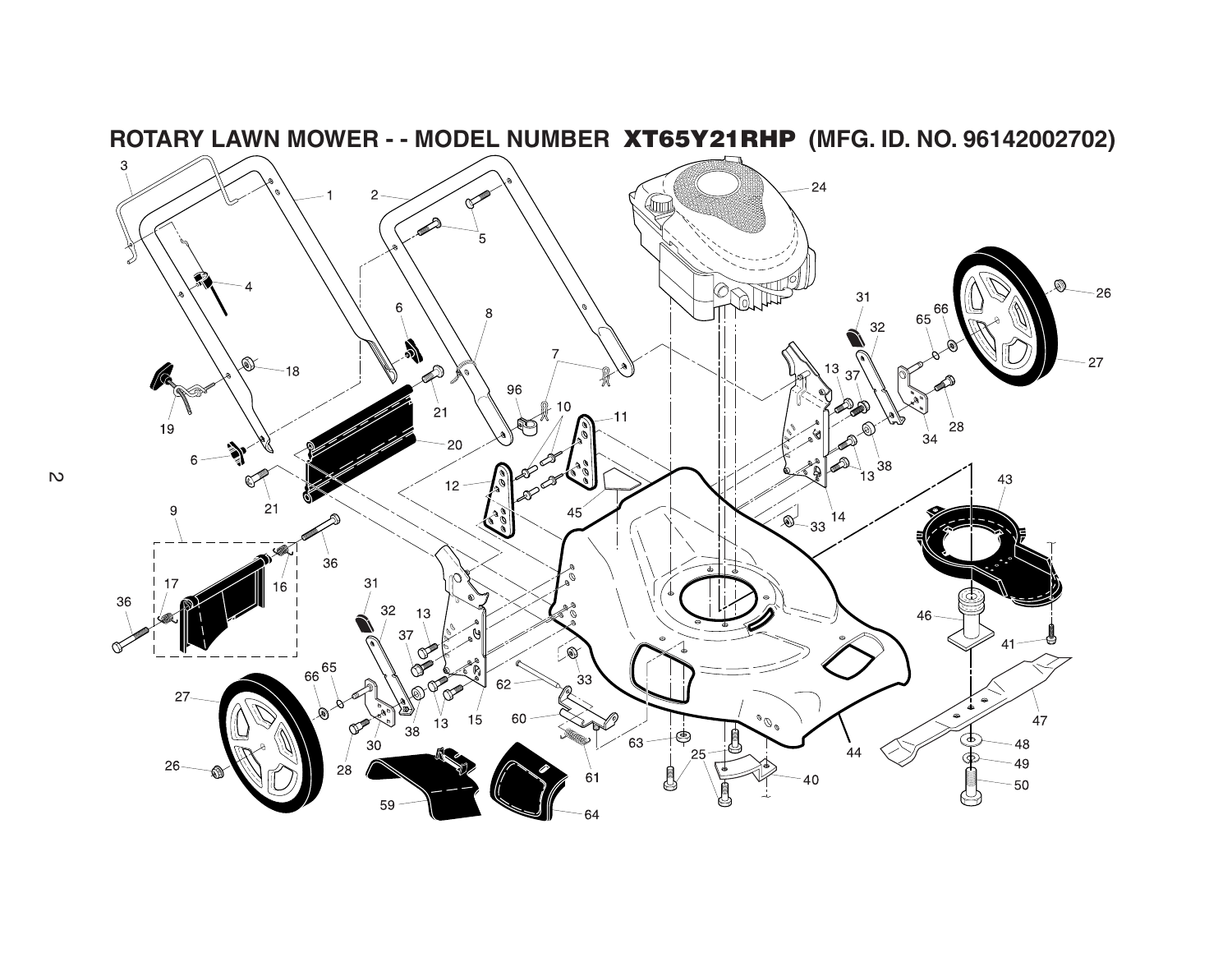| <b>KEY</b><br>NO. | <b>PART</b><br>NO.   | <b>DESCRIPTION</b>                              | <b>KEY</b><br>NO. | <b>PART</b><br>NO. | <b>DESCRIPTION</b>                              |
|-------------------|----------------------|-------------------------------------------------|-------------------|--------------------|-------------------------------------------------|
| 1                 | 183496X479           | <b>Upper Handle</b>                             | 32                | 175060X004         | <b>Selector Spring</b>                          |
| $\overline{c}$    | 151721X479           | Lower Handle                                    | 33                | 73800500           | Locknut, Hex                                    |
| 3                 | 146771               | <b>Control Bar</b>                              | 34                | 193127X004         | Axle Arm Assembly, Rear, LH                     |
| 4                 | 183567               | Engine Zone Control Cable                       | 36                | 184193             | Bolt, Rear Door                                 |
| 5                 | 191574               | <b>Handle Bolt</b>                              | 37                | 150078             | Screw, Hex Washer Head 5/16-18                  |
| 6                 | 189713X428           | <b>Handle Knob</b>                              | 38                | 19112206           | Washer, Step                                    |
| 7                 | 51793                | Hairpin Cotter                                  | 40                | 188839X004         | Mounting Bracket, Debris Shield                 |
| 8                 | 66426                | Wire Tie                                        | 41                | 192325             | Screw, Debris Shield                            |
| 9                 | 180479               | Kit, Rear Door (Includes Key Numbers 16 and 17) | 43                | 188784             | Debris Shield                                   |
| 10                | 128415               | Pop Rivet                                       | 44                | 197713             | Kit, Lawn Mower Housing                         |
| 11                | 175069X479           | Support Bracket, LH                             |                   |                    | (Includes Key Numbers 11, 12 and 45)            |
| 12                | 175070X479           | Support Bracket, RH                             | 45                | 404763             | Danger Decal                                    |
| 13                | 17060410             | Screw, Tapping 1/4-20 x 5/8                     | 46                | 189179             | <b>Blade Adapter / Pulley</b>                   |
| 14                | 175576X479           | Handle Bracket Assembly, LH                     | 47                | 189028             | Blade, 21"                                      |
| 15                | 175577X479           | Handle Bracket Assembly, RH                     | 48                | 851074             | <b>Hardened Washer</b>                          |
| 16                | 180071               | Spring, Rear Door, LH                           | 49                | 850263             | <b>Helical Washer</b>                           |
| 17                | 180072               | Spring, Rear Door, RH                           | 50                | 851084             | Hex Head Machine Screw, Grade 8, 3/8-24 x 1-3/8 |
| 18                | 132004               | Nut, Hex 1/4-20                                 | 59                | 175071             | <b>Discharge Deflector</b>                      |
| 19                | 194788               | Rope Guide                                      | 60                | 175735             | Hinge Bracket                                   |
| 20                | 189005               | <b>Rear Skirt</b>                               | 61                | 193000             | Spring                                          |
| 21                | 88652                | Hinge Screw 1/4-20 x 1-1/4                      | 62                | 175650             | Rod, Hinge                                      |
| 24                | $\sim$ $\sim$ $\sim$ | Engine, Briggs & Stratton, Model Number 123K02  | 63                | 73800400           | Keps Locknut 1/4-20                             |
|                   |                      | (For engine service and replacement parts,      | 64                | 175066             | <b>Mulcher Door</b>                             |
|                   |                      | call Briggs & Stratton at 1-800-233-3723)       | 65                | 197480             | O-Ring                                          |
| 25                | 150406               | Hex Head Thread Rolling Screw 3/8-16 x 1-1/8    | 66                | 88348              | Washer, Flat                                    |
| 26                | 145212               | Hex Flange Nut                                  | 96                | 197991             | Clip, Cable                                     |
| 27                | 193906X427           | Wheel & Tire Assembly, Rear, 12"                | $ -$              | 404764             | Warning Decal (not shown)                       |
| 28                | 160828               | Shoulder Bolt 5/16-18 x 1-21/64                 |                   | 193733             | Operator's Manual, English                      |
| 30                | 193126X004           | Axle Arm Assembly, Rear, RH                     |                   | 193736             | Operator's Manual, French                       |
| 31.               | 87877                | Selector Knob                                   | $\sim$ $\sim$     | 405191             | Replacement Parts Manual, English / French      |

**NOTE:** All component dimensions given in U.S. inches. 1 inch = 25.4 mm.

**IMPORTANT:** Use only Original Equipment Manufacturer (O.E.M.) replacement parts. Failure to do so could be hazardous, damage your lawn mower and void your warranty.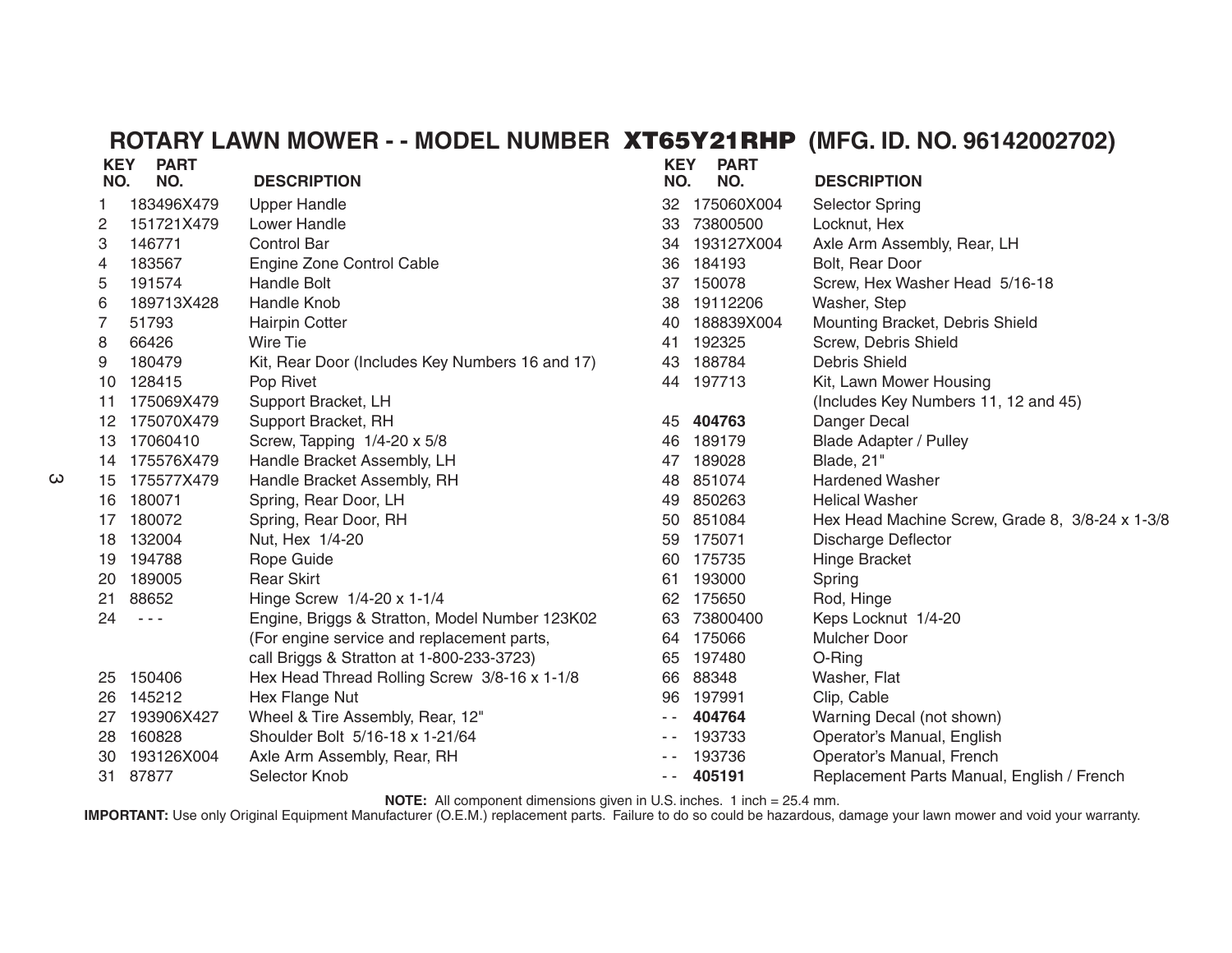